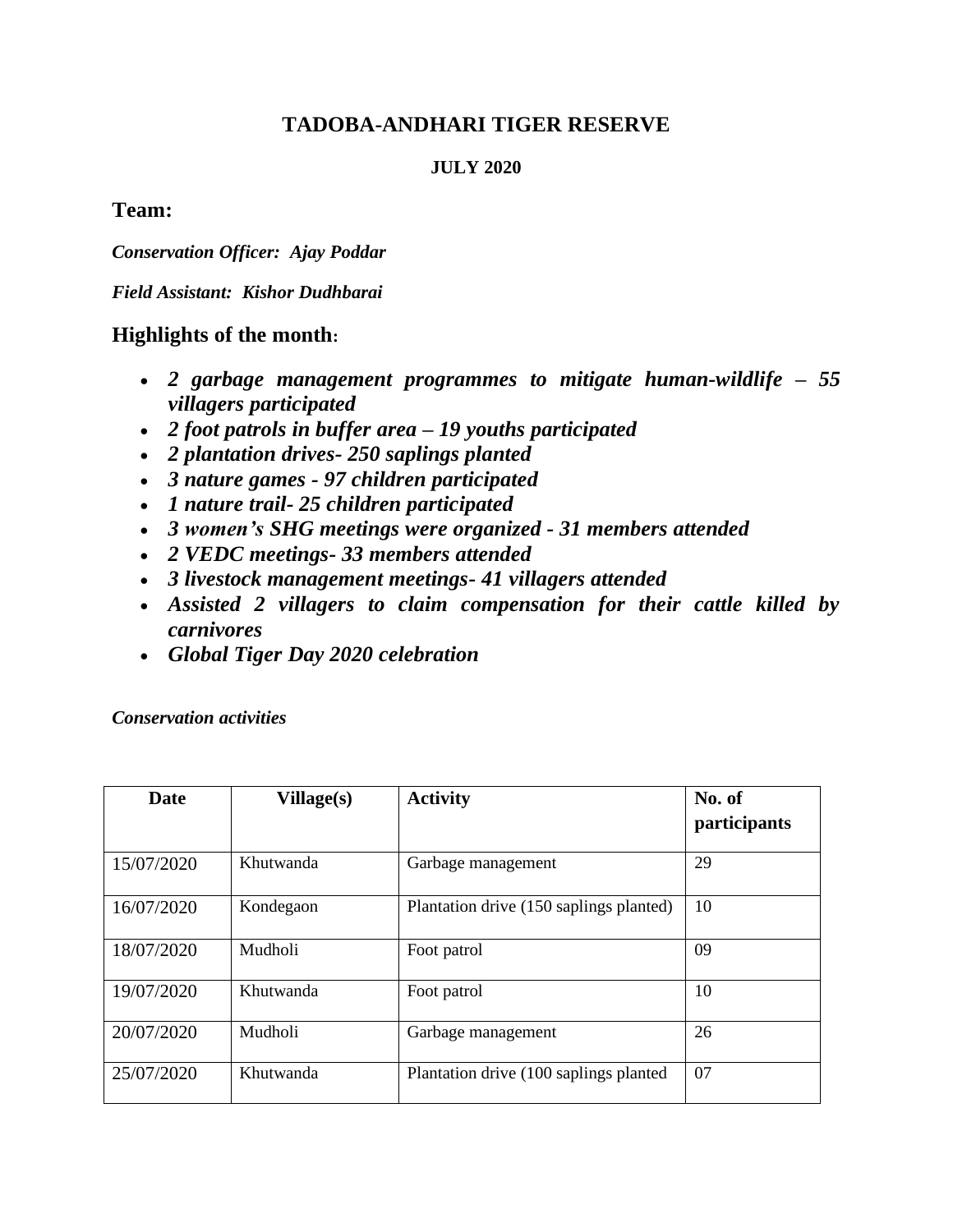| 10/07/2020 | Mudholi   | Livestock management | 15  |
|------------|-----------|----------------------|-----|
| 14/07/2020 | Ashtha    | $-do-$               | 14  |
| 23/07/2020 | Kondegaon | $-do-$               | 12  |
|            |           | <b>TOTAL</b>         | 132 |

During the month of July, we organized garbage management programmes at Mudholi and Khutwanda. After the programmes, conservation officer Ajay Poddar gave a talk on cleanliness and precautions to be taken for COVID19. The programmes were organized in order to sanitize the area around villages, as garbage spillover and food leftovers lure wildlife into villages and cause human-wildlife conflict. We also collected over 5 kilograms of plastic litter through public participation (shramdhaan). A total of 55 villagers volunteered for the drives.

Our team consists of local village youths, who have been supporting Satpuda Foundation and Forest Department in nature conservation activities.

We organized joint foot patrols at Khutwanda and Mudholi forest beats with Forest Department staff and volunteers from the villages. Keeping in focus recent tiger mortality case, we patrolled areas adjoining farmlands. Patrolling teams also noted water levels of water bodies, hoof and pug marks, presence of birds etc. The youths were also taught about floral indicators of bio-diverse forests.



*Mudholi- Youths patrol an area prone to poaching and observe hoof and pug marks during the patrol*

#### *Environment Education Programme*

| Sr. no   Date |  | Village/School   Programme |  | <b>Participants</b> |
|---------------|--|----------------------------|--|---------------------|
|---------------|--|----------------------------|--|---------------------|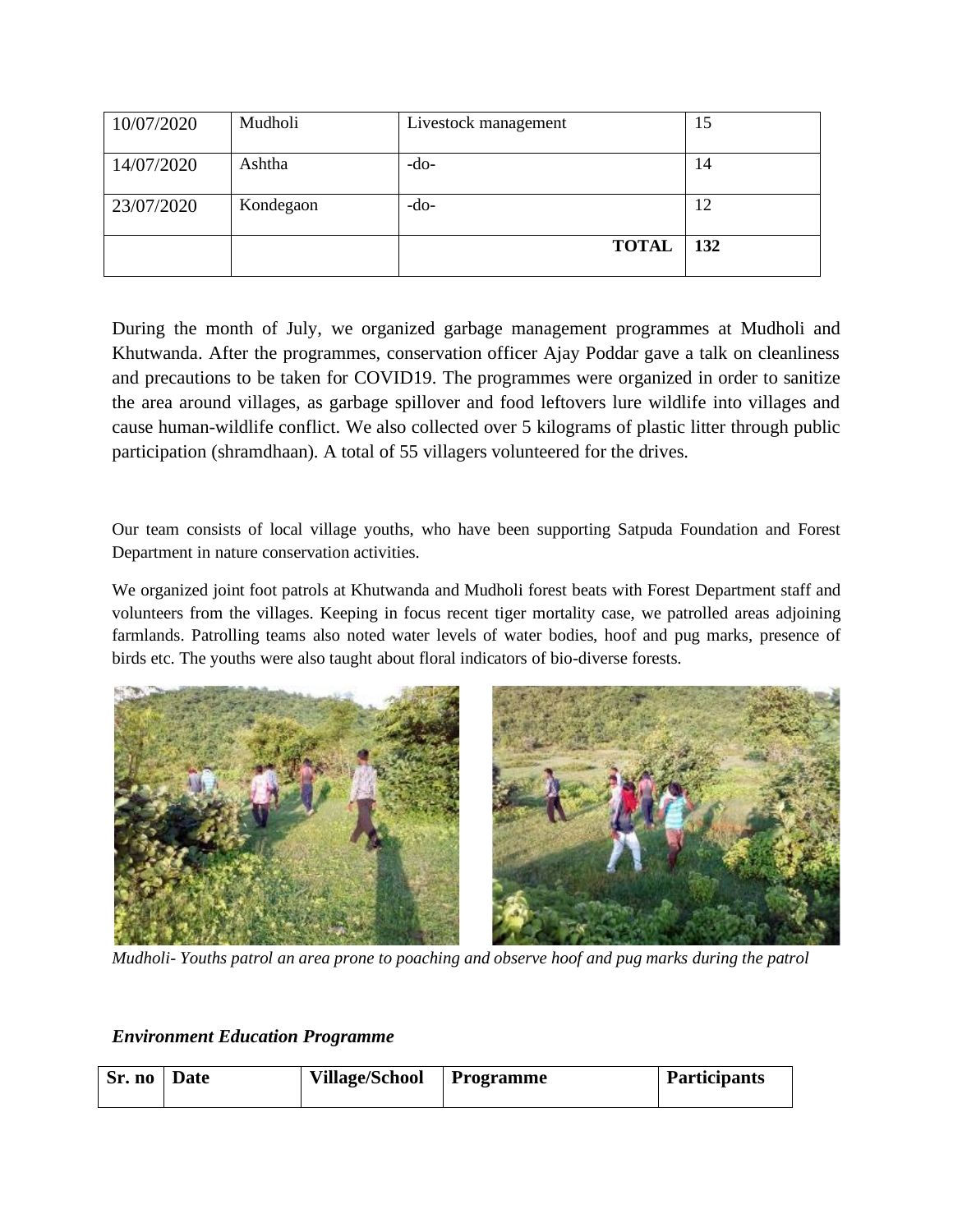|                | 11/07/2020 | Kondegaon       | Nature game                       | 30  |
|----------------|------------|-----------------|-----------------------------------|-----|
| $\overline{2}$ | 21/07/2020 | Ashtha          | $-do-$                            | 32  |
| 3              | 24/07/2020 | Katwal          | $-do-$                            | 35  |
| 4              | 26/07/2020 | <b>Bhamdeli</b> | Nature and bird watching<br>trail | 25  |
|                |            |                 | <b>Total</b>                      | 122 |

During the month of July, we organized students' sensitizationa drive through wildlife conservation awareness and environment education programme in Kondegaon, Ashtha, Katwal and Bhamdeli villages. We engaged children in interactive nature game through which they learned about identification of wildlife and importance of their conservation. After the wildlife conservation session, we spoke to children about the COVID19 pandemic and its impact. A total of 122 children participated in the activities.



*(Left)Bhamdeli- Children participate in an interactive nature game* 

*(Right) Khutwanda- Children observe birds during a bird watching and nature trail around a water body* 

### *Employment Cell*

| Sr.<br>No. | Date       | <b>Village</b> | Group         | <b>Attended</b> | Program<br>introduced |
|------------|------------|----------------|---------------|-----------------|-----------------------|
|            |            |                |               |                 |                       |
|            | 12/07/2020 | Dewada         | <b>SHG</b>    | 10              | Livelihood            |
|            |            |                | (Ramabai      |                 | awareness session     |
|            |            |                | Mahila Bachat |                 |                       |
|            |            |                | Gat)          |                 |                       |
|            |            |                |               |                 |                       |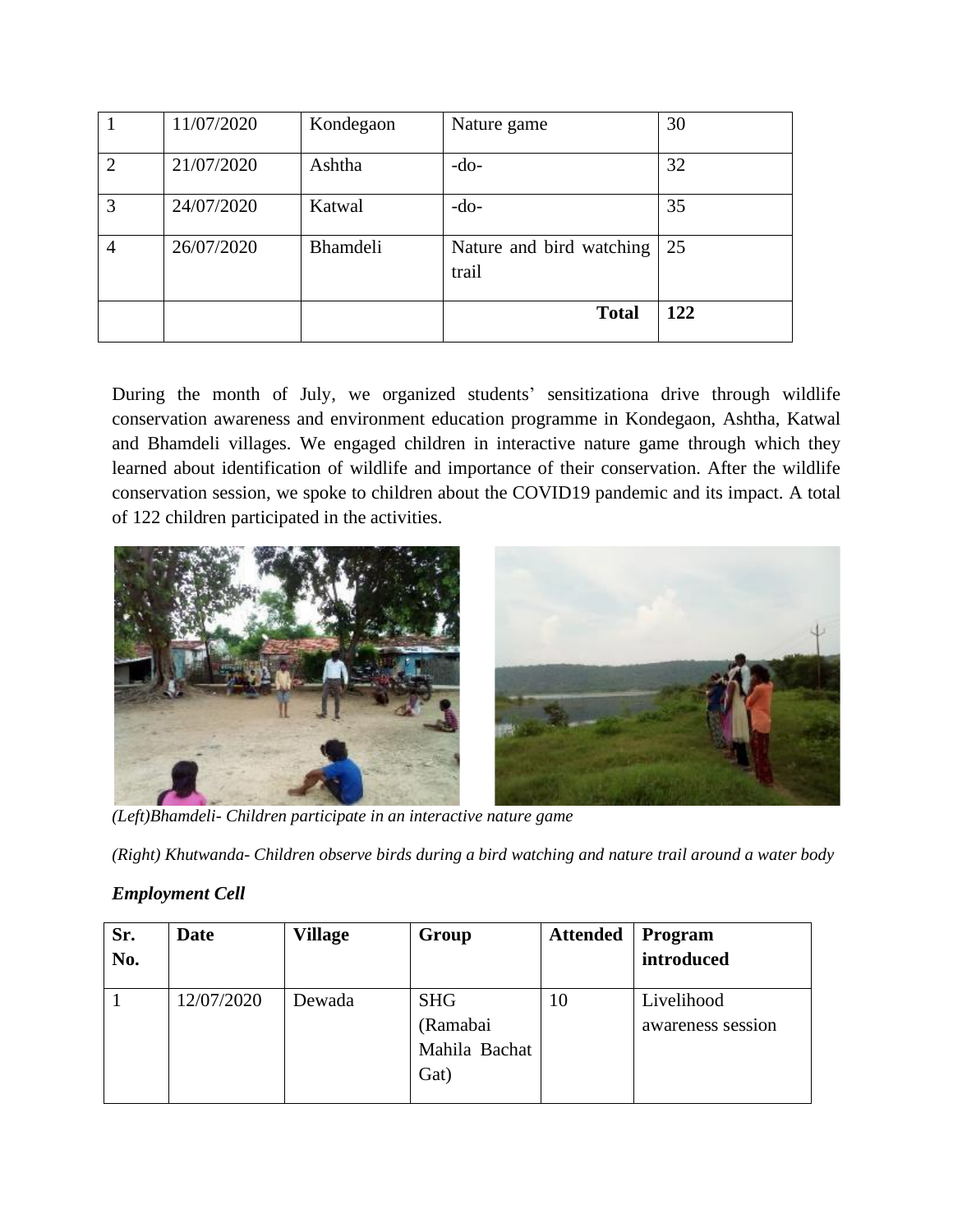| $\overline{2}$ | 17/07/2020 | Katwal    | (Jai<br><b>SHG</b><br>Matadi Mahila<br><b>Bachat Gat)</b> | 09 | of<br>Identification<br>birds and plants for<br>aspiring<br>nature<br>guides              |
|----------------|------------|-----------|-----------------------------------------------------------|----|-------------------------------------------------------------------------------------------|
| 3              | 19/07/2020 | Wadala    | <b>VEDC</b>                                               | 16 | Water<br>conservation<br>discussion                                                       |
| $\overline{4}$ | 27/07/2020 | Kondegaon | <b>SHG</b><br>(Savitri<br>Mahila Bachat<br>Gat)           | 12 | of<br>Identification<br>birds and plants for<br>aspiring<br>nature<br>guides              |
| 5              | 30/07/2020 | Khutwanda | <b>VEDC</b>                                               | 17 | Discussion on joint<br>foot patrolling in<br>buffer<br>involving<br><b>MSEB</b> employees |

Due to current lockdown situation, most of the forest dwelling communities are going through hardship. Members of women's self-help groups (SHGs) requested us to conduct programmes on alternative livelihood options. Some members agreed to join online craft making course with the assistance of Satpuda Foundation.



 *Kondegaon- Members of women's SHG attend a livelihood awareness session*

In village eco-development committee (VEDC) meetings, we talked about preventing electrocution of wild animals. We involved primary response teams (PRTs), Forest Department and Electricity Board. We also discussed the issues associated with domestic cattle grazing inside forests and resultants attacks on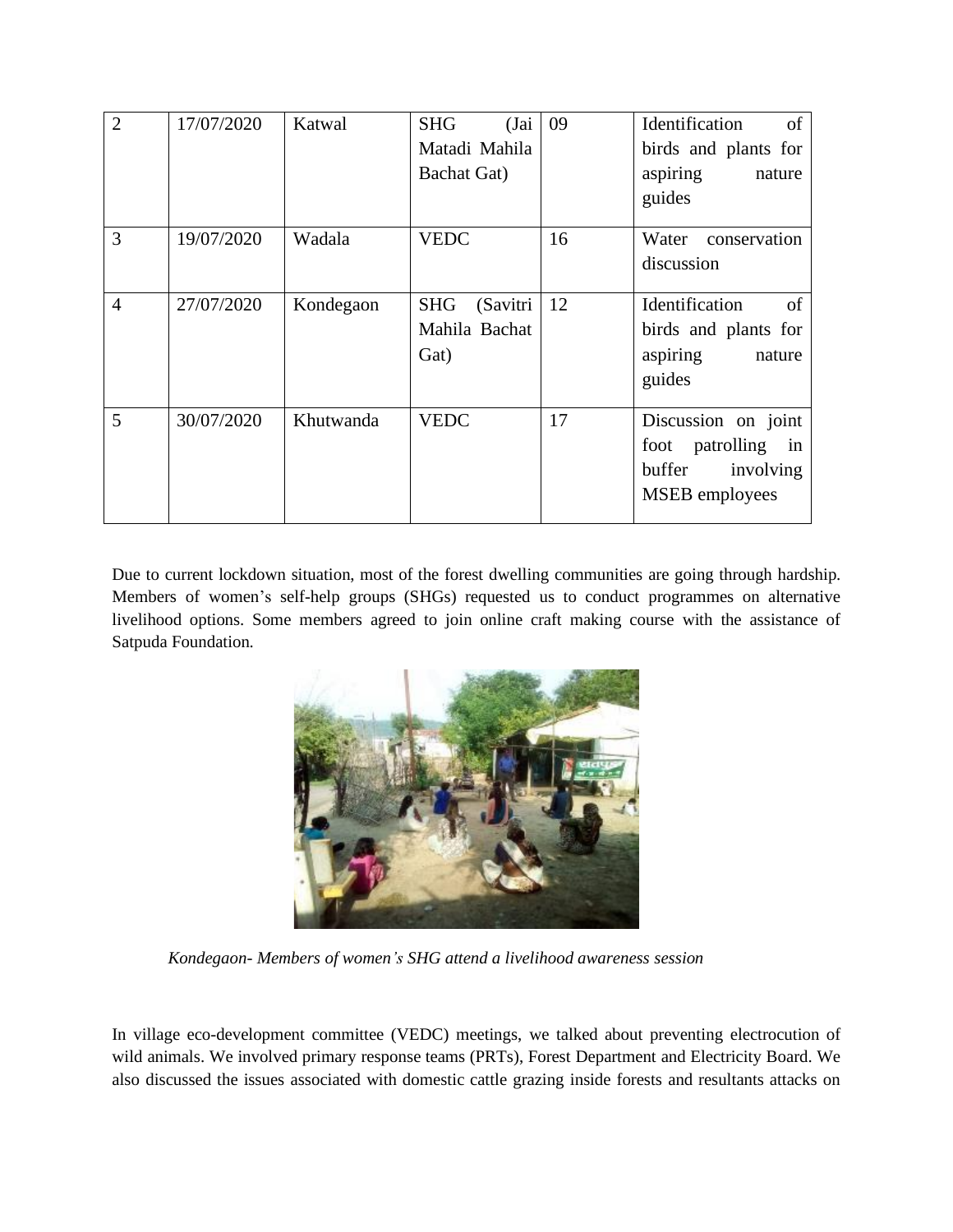cattle by wildlife. Some villagers have set up cattle sheds and do not allow their cattle to graze in forest areas. We discussed the benefits of fodder plantation and different types of grass during the meeting.



*Khutwanda- Meeting with cattle owners about livestock management*

*(Right) Meeting with PRT and VEDC members about preventing electrocution of wild animals*



*Wadala- Pandurange Dadmal, who opted for cattle shed with our support*

# *Global Tiger Day 2020*

On July 29, Global Tiger Day, we organized a plantation drive with villagers of Khutwanda and a rally to promote awareness about tiger conservation at Katwal. During the rally, children chanted slogans and displayed placards about tiger conservation. Children also put on tiger masks while rallying through the village. Villagers selected a barren spot outside the village and planted saplings of various trees. After the rally and plantation, our colleagues Ajay Poddar and